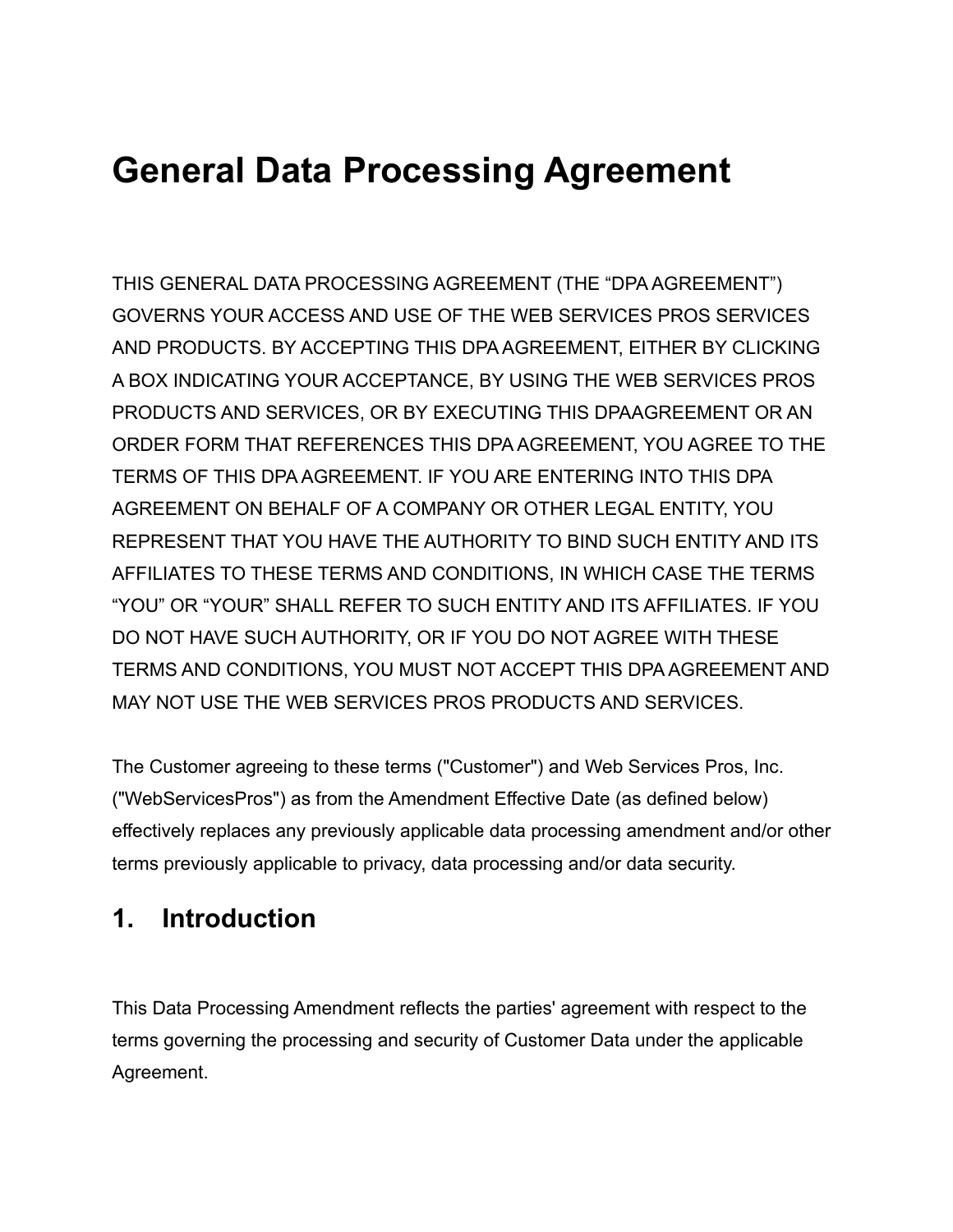# **2. Definitions**

Capitalized terms used but not defined in this Data Processing Amendment have the meanings given elsewhere in the applicable Agreement. In this Data Processing Amendment, unless stated otherwise:

"Customer Data" means data submitted, stored, sent, or received via the Services by Customer, or End Users.

"Data Incident" means a breach of WebServicesPros's security leading to the accidental or unlawful destruction, loss, alteration, unauthorized disclosure of, or access to, Customer Data on systems managed by or otherwise controlled by WebServicesPros. "Data Incidents" will not include unsuccessful attempts or activities that do not compromise the security of Customer Data, including unsuccessful log-in attempts, pings, port scans, denial of service attacks, and other network attacks on firewalls or networked systems.

"GDPR" means Regulation (EU) 2016/679 of the European Parliament and of the Council of 27 April 2016 on the protection of natural persons with regard to the processing of personal data and on the free movement of such data, and repealing Directive 95/46/EC.

"Non-European Data Protection Legislation" means data protection or privacy legislation in force outside the European Economic Area and Switzerland.

"Services" means the following services, as applicable: (a) WebServicesPros APIs, (b) WebServicesPros Account Portal, (c) WebServicesPros other Product or Services.

"Term" means the period from the Amendment Effective Date until the end of WebServicesPros's provision of the Services under the applicable Agreement, including, if applicable, any period during which provision of the Services may be suspended and any post-termination period during which WebServicesPros may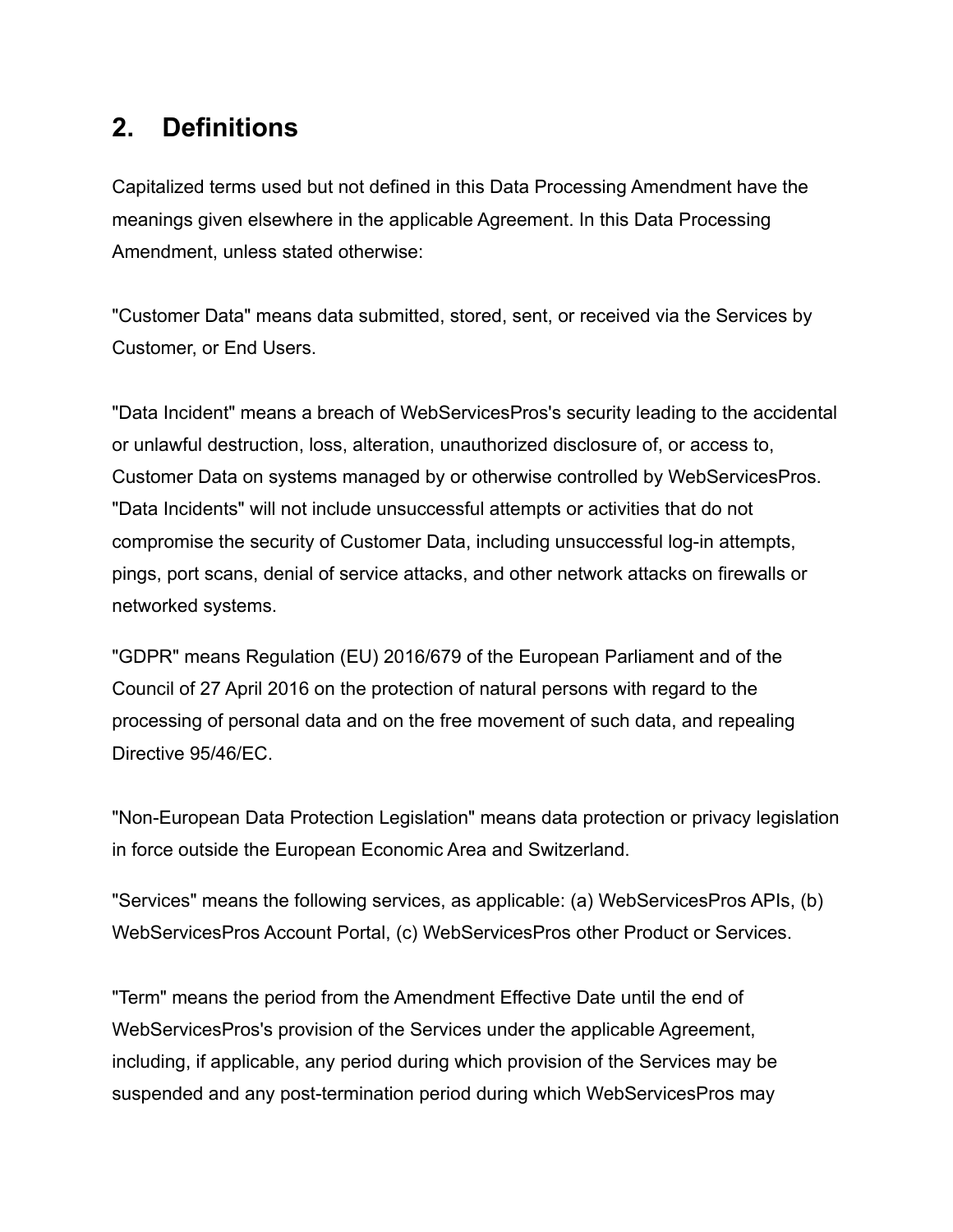continue providing the Services for transitional purposes.

The terms "personal data", "data subject", "processing", "controller", "processor" and "supervisory authority" as used in this Data Processing Amendment have the meanings given in the GDPR, and the terms "data importer" and "data exporter" have the meanings given in the Model Contract Clauses, in each case irrespective of whether the European Data Protection Legislation or Non-European Data Protection Legislation applies.

"Subprocessors" means third parties authorized under this Data Processing Amendment to have logical access to and process Customer Data in order to provide parts of the Services and related technical support.

"Amendment Effective Date" means the date on which Customer accepted, or the parties otherwise agreed to, this Data Processing Amendment.

"Notification Email Address" means the email address(es) designated by Customer in the Admin Console or the Order Form to receive certain notifications from WebServicesPros.

## **3. Processing**

- 1. WebServicesPros is a processor of that Customer Personal Data under the European Data Protection Legislation;
- 2. Processor and Controller Responsibilities. If the European Data Protection Legislation applies to the processing of Customer Personal Data, the parties acknowledge and agree that:
	- i. WebServicesPros is a processor of that Customer Personal Data under the European Data Protection Legislation;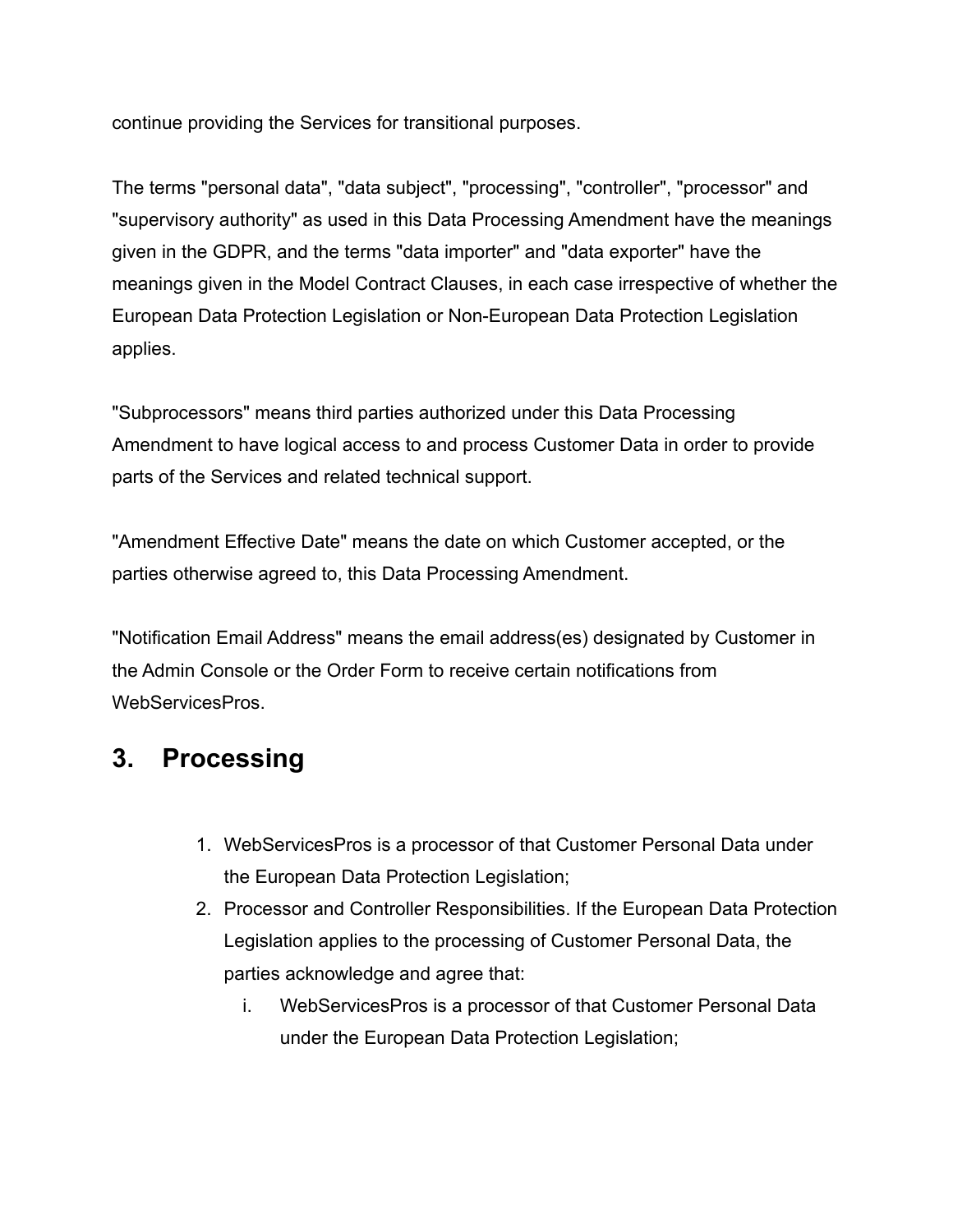- ii. Customer is a controller or processor, as applicable, of that Customer Personal Data under the European Data Protection Legislation; and
- iii. each party will comply with the obligations applicable to it under the European Data Protection Legislation with respect to the processing of that Customer's Personal Data.
- iv. WebServicesPros will process Customer Personal Data submitted, stored, sent or received by Customer, its Affiliates or End Users via the Services for the purposes of providing the Services and related technical support to Customer in accordance with the Data Processing Amendment.
- 3. Authorization by Third Party Controller. If the European Data Protection Legislation applies to the processing of Customer Personal Data and Customer is a processor, Customer warrants to WebServicesPros that Customer's instructions and actions with respect to that Customer Personal Data, including its appointment of WebServicesPros as another processor, have been authorized by the relevant controller.
- 4. Responsibilities under Non-European Legislation. If Non-European Data Protection Legislation applies to either party's processing of Customer Personal Data, the parties acknowledge and agree that the relevant party will comply with any obligations applicable to it under that legislation with respect to the processing of that Customer Personal Data.

## **4. Category**

Personal or non-personal data submitted, stored, sent, or received by Customers, or End Users via the Services may include the following categories of data:

Product information such as SKU, UPC, Descriptions, Color, Size, Media, Product Pricing, Product Inventory Levels, and Order information such as Order Number, Items orders, the Customer Name, phone, email, bill-to, and the ship to addresses.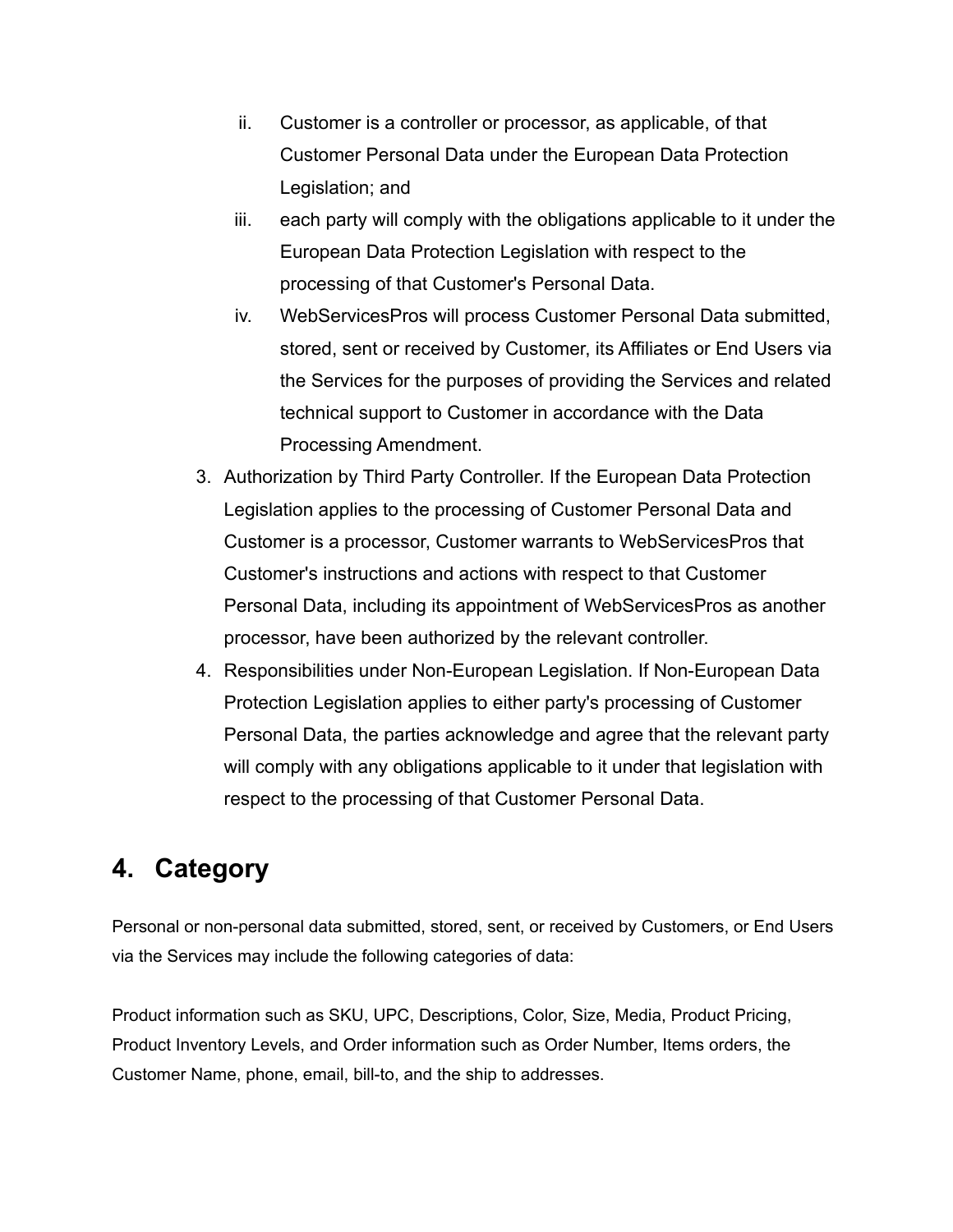# **5. Duration**

This Data Processing Amendment will take effect on the Amendment Effective Date and, notwithstanding the expiry of the Term, remain in effect until, and automatically expire upon, deletion of all Customer Data by WebServicesPros as described in this Data Processing Amendment.

# **6. Data Deletion**

WebServicesPros will enable Customers and/or End Users to delete Customer Data during the applicable Term upon request by the Customer via Support <https://support.webservicespros.com/>. WebServicesPros will comply with this instruction as soon as reasonably practicable and within a maximum period of 180 days unless EU or EU Member State law requires storage.

# **7. Data Security**

- 1. WebServicesPros's Security Measures, Controls, and Assistance
	- i. WebServicesPros's Security Measures. WebServicesPros will implement and maintain technical and organizational measures to protect Customer Data against accidental or unlawful destruction, loss, alteration, unauthorized disclosure. WebServicesPros may update or modify the Security Measures from time to time provided that such updates and modifications do not result in the degradation of the overall security of the Services.
	- ii. Security Compliance by WebServicesPros Staff. WebServicesPros will take appropriate steps to ensure compliance with the Security Measures by its employees, contractors, and Subprocessors to the extent applicable to their scope of performance, including ensuring that all persons authorized to process Customer Personal Data have committed themselves to confidentiality or are under an appropriate statutory obligation of confidentiality.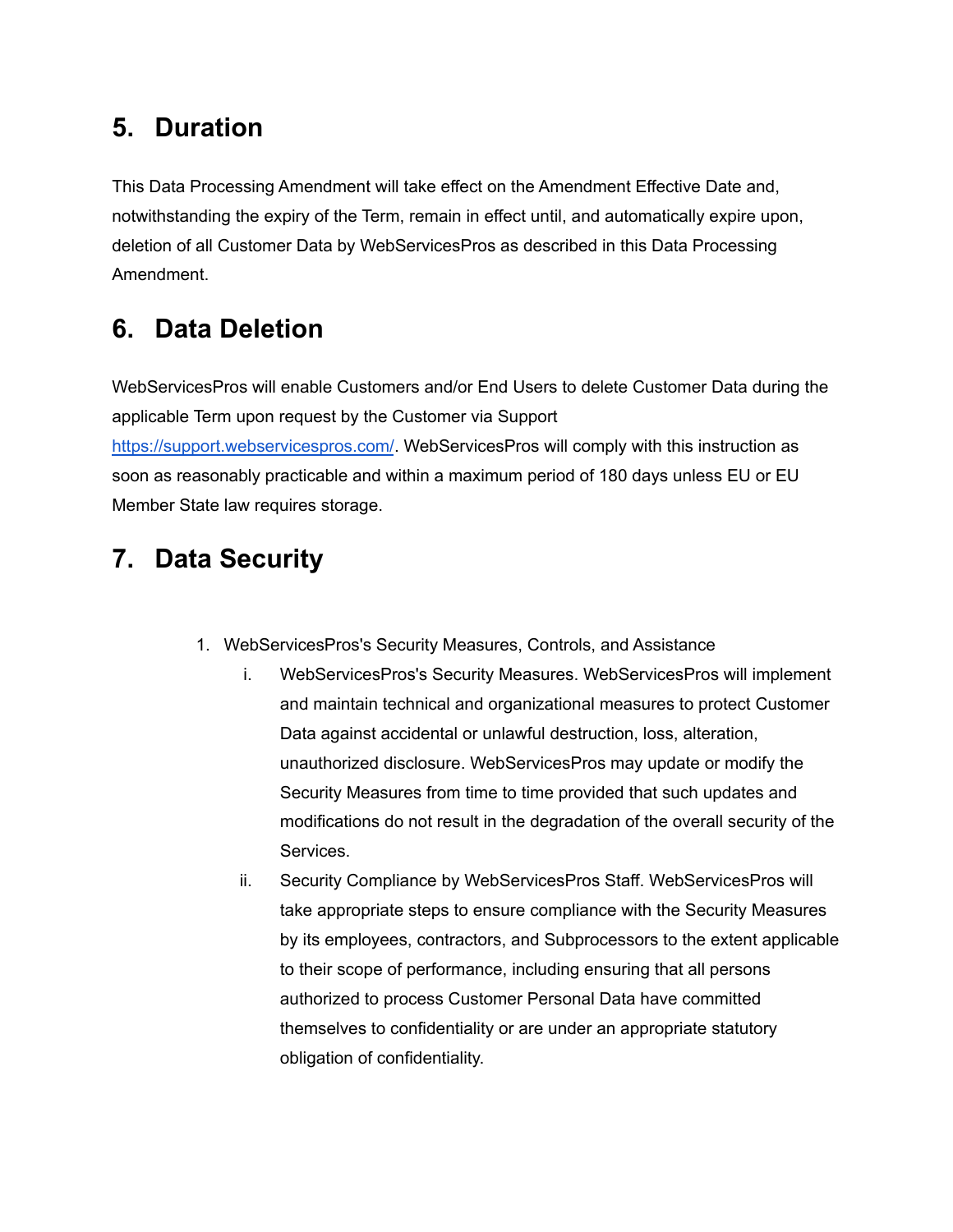- 2. Data Incidents
	- i. Incident Notification. If WebServicesPros becomes aware of a Data Incident, WebServicesPros will: (a) notify Customer of the Data Incident promptly and without undue delay; and (b) promptly take reasonable steps to minimize harm and secure Customer Data.
	- ii. Details of Data Incident. Notifications made pursuant to this section will describe, to the extent possible, details of the Data Incident, including steps taken to mitigate the potential risks and steps WebServicesPros recommends Customer take to address the Data Incident.
	- iii. Delivery of Notification. Notification(s) of any Data Incident(s) will be delivered to the Notification Email Address or, at WebServicesPros's discretion, by direct communication (for example, by phone call or an in-person meeting). Customer is solely responsible for ensuring that the Notification Email Address is current and valid.
	- iv. No Assessment of Customer Data by WebServicesPros. WebServicesPros will not assess the contents of Customer Data in order to identify information subject to any specific legal requirements. Without prejudice to WebServicesPros's obligations under this Section 7.2 (Data Incidents), Customer is solely responsible for complying with incident notification laws applicable to Customer and fulfilling any third-party notification obligations related to any Data Incident(s).
	- v. No Acknowledgement of Fault by WebServicesPros. WebServicesPros's notification of or response to a Data Incident under this Section 7.2 (Data Incidents) will not be construed as an acknowledgment by WebServicesPros of any fault or liability with respect to the Data Incident.
- 3. Customer's Security Responsibilities and Assessment
	- i. Customer's Security Responsibilities. Customer agrees that, without prejudice to WebServicesPros's obligations under Section 7.1 (WebServicesPros's Security Measures, Controls and Assistance) and Section 7.2 (Data Incidents):
		- a. Customer is solely responsible for its use of the Services, including: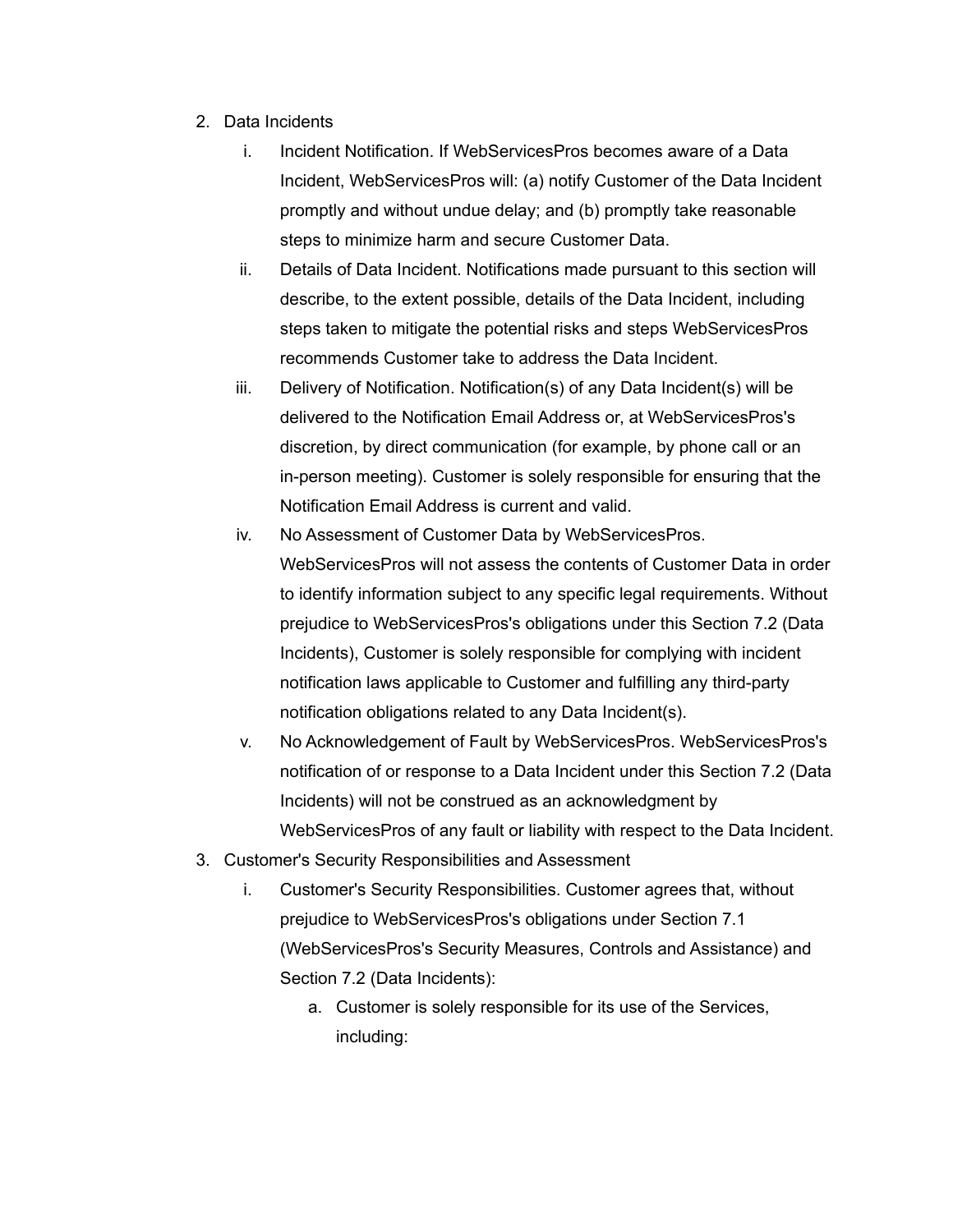- i. making appropriate use of the Services and the Additional Security Controls to ensure a level of security appropriate to the risk in respect of the Customer Data;
- ii. securing the account authentication credentials, systems, and devices Customer uses to access the Services; and
- iii. retaining copies of its Customer Data as appropriate; and
- b. WebServicesPros has no obligation to protect copies of Customer Data that Customer elects to store or transfer outside of WebServicesPros's and its Subprocessors' systems (for example, offline or on-premise storage), or to protect Customer Data by implementing or maintaining Additional Security Controls except to the extent Customer has opted to use them.
- ii. Customer's Security Assessment
	- a. Customer is solely responsible for reviewing the Security Documentation and evaluating for itself whether the Services, the Security Measures, the Additional Security Controls, and WebServicesPros's commitments under this Section 7 (Data Security) will meet Customer's needs, including with respect to any security obligations of Customer under the European Data Protection Legislation and/or Non-European Data Protection Legislation, as applicable.
	- b. Customer acknowledges and agrees that (taking into account the state of the art, the costs of implementation and the nature, scope, context, and purposes of the processing of Customer Personal Data as well as the risks to individuals) the Security Measures implemented and maintained by WebServicesPros as set out in Section 7.1.1 (WebServicesPros's Security Measures) provide a level of security appropriate to the risk in respect of the Customer Data.

### **8. Data Subjects**

Personal or non Personal data submitted, stored, sent, or received via the Services may concern the following categories of data subjects: End Users including Customer's employees and contractors; the personnel of Customer's customers, suppliers, and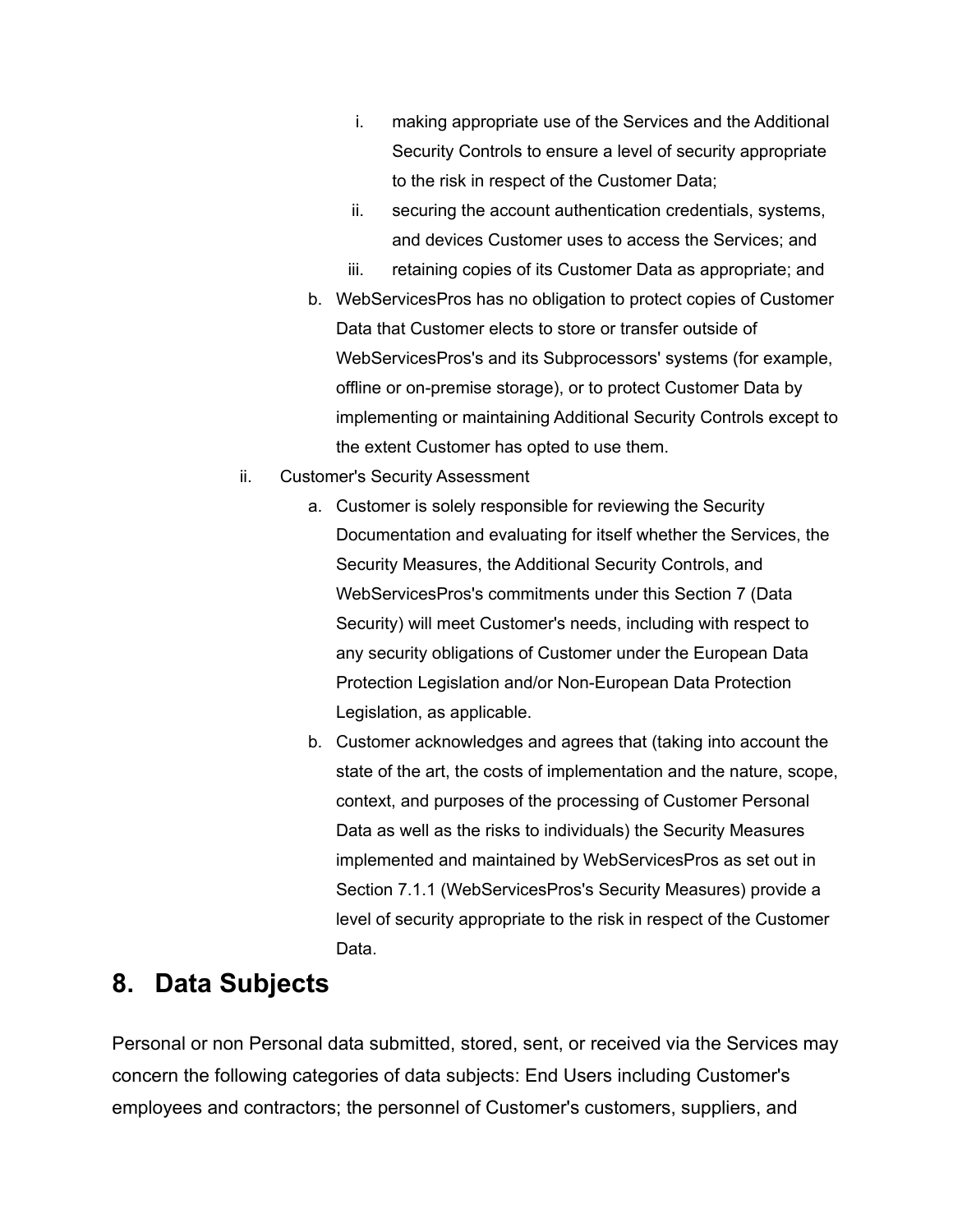subcontractors; and any other person who transmits data via the Services, including individuals collaborating and communicating with End Users.

# **9. Data Subject Rights - Data Export**

- 1. Access; Rectification; Restricted Processing; Portability. During the applicable Term, WebServicesPros will, in a manner consistent with the functionality of the Services, enable Customer to access, rectify and restrict processing of Customer Data, including via the deletion functionality provided by WebServicesPros as described in Section 6.1 (Deletion During Term), and to export Customer Data.
- 2. Data Subject Requests
	- i. Customer's Responsibility for Requests. During the applicable Term, if WebServicesPros receives any request from a data subject in relation to Customer Personal Data, WebServicesPros will advise the data subject to submit his/her request to Customer, and Customer will be responsible for responding to any such request including, where necessary, by using the functionality of the Services.
	- ii. WebServicesPros's Data Subject Request Assistance. Customer agrees that (taking into account the nature of the processing of Customer Personal Data) WebServicesPros will assist Customer in fulfilling any obligation to respond to requests by data subjects, including if applicable Customer's obligation to respond to requests for exercising the data subject's rights laid down in Chapter III of the GDPR, by:
		- a. complying with the commitments set out in Section 9.1 (Access; Rectification; Restricted Processing; Portability) and Section 9.2.1 (Customer's Responsibility for Requests).

#### **10. Data Transfers**

- 1. Data Storage and Processing Facilities. Customer agrees that WebServicesPros may, subject to Section 10.2 (Transfers of Data Out of the EEA), store and process Customer Data in the United States and any other country in which WebServicesPros or any of its Subprocessors maintains facilities.
- 2. Transfers of Data Out of the EEA
	- i. WebServicesPros's Transfer Obligations. If the storage and/or processing of Customer Personal Data involves transfers of Customer Personal Data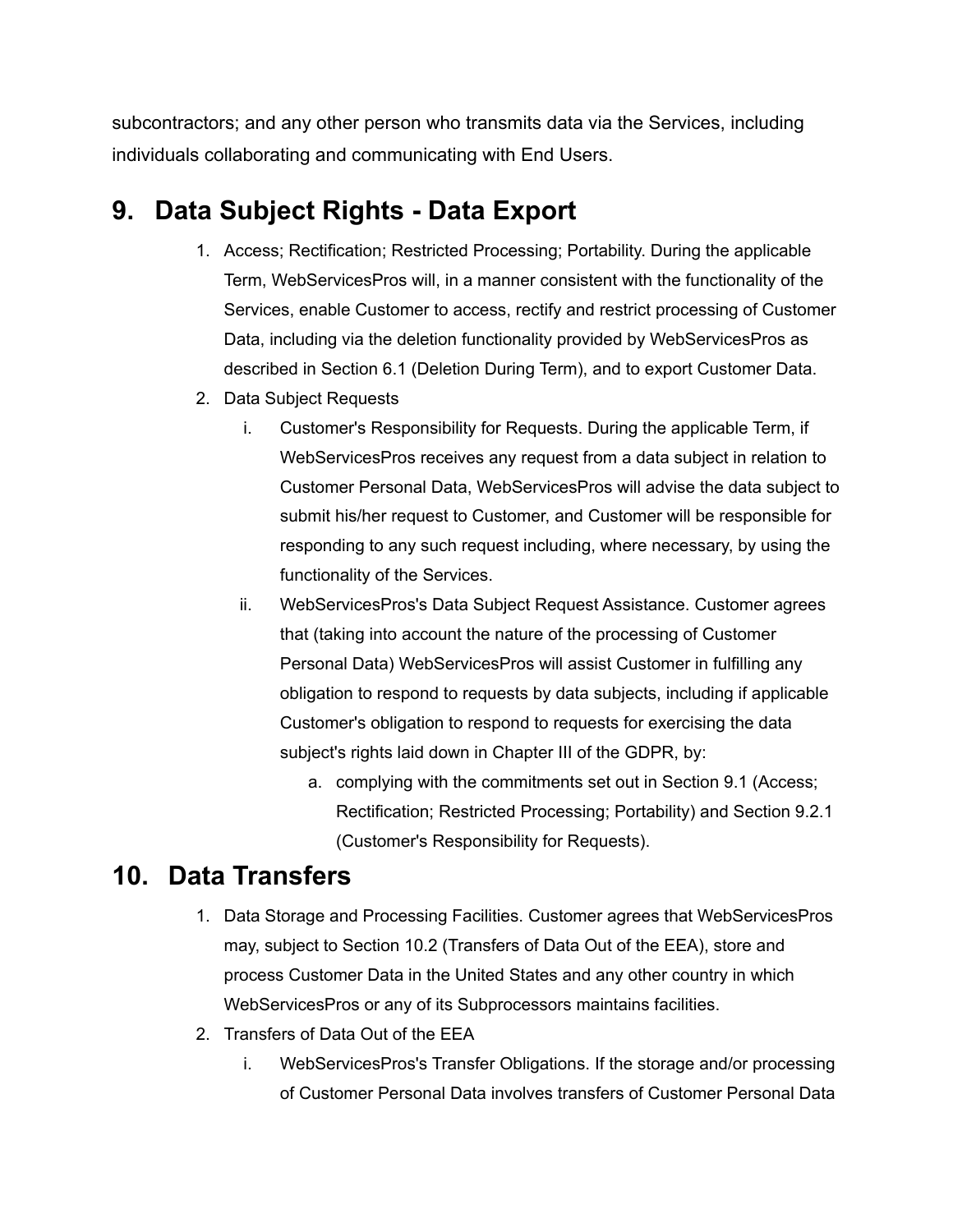out of the EEA and the European Data Protection Legislation applies to the transfers of such data ("Transferred Personal Data") under any Agreement, WebServicesPros will, in relation to Transferred Personal Data under all Agreements:

- a. if requested to do so by Customer, ensure that WebServicesPros LLC as the data importer of the Transferred Personal Data enters into Model Contract Clauses with Customer as the data exporter of such data, and that the transfers are made in accordance with such Model Contract Clauses; and/or
- b. offer an Alternative Transfer Solution, ensure that the transfers are made in accordance with such Alternative Transfer Solution, and make information available to Customer about such Alternative Transfer Solution.
- ii. Customer's Transfer Obligations. In respect of Transferred Personal Data under any Agreement, Customer agrees that:
	- a. if under the European Data Protection Legislation WebServicesPros reasonably requires Customer to enter into Model Contract Clauses in respect of such transfers, Customer will do so; and
	- b. if under the European Data Protection Legislation WebServicesPros reasonably requires Customer to use an Alternative Transfer Solution offered by WebServicesPros, and reasonably requests that Customer take any action (which may include execution of documents) strictly required to give full effect to such solution, Customer will do so.
- 3. Data Center Information. Information about the locations of WebServicesPros data centers is available upon request from Support at <https://support.webservicespros.com/>
- 4. Disclosure of Confidential Information Containing Personal Data. If Customer has entered into Model Contract Clauses as described in Section 10.2 (Transfers of Data Out of the EEA), WebServicesPros will, notwithstanding any term to the contrary in the applicable Agreement, ensure that any disclosure of Customer's Confidential Information containing personal data, and any notifications relating to any such disclosures, will be made in accordance with such Model Contract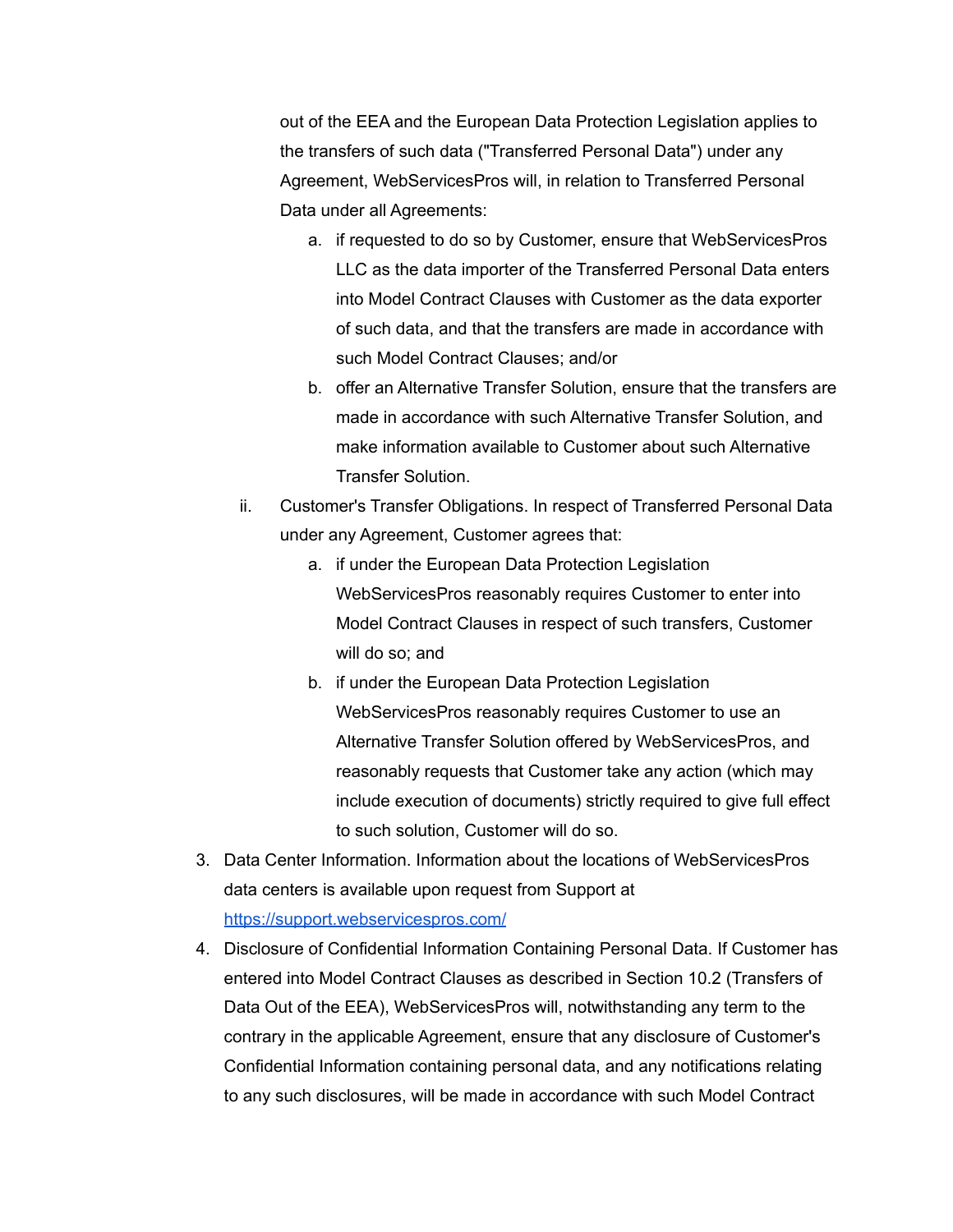Clauses.

#### **11. Subprocessors**

- 1. Consent to Subprocessor Engagement. The customer specifically authorizes the engagement as Subprocessors by WebServicesPros. In addition, Customer generally authorizes the engagement as Subprocessors of any other third parties ("New Third Party Subprocessors"). If Customer has entered into Model Contract Clauses as described in Section 10.2 (Transfers of Data Out of the EEA), the above authorizations will constitute Customer's prior written consent to the subcontracting by WebServicesPros, LLC of the processing of Customer Data if such consent is required under the Model Contract Clauses.
- 2. Information about Subprocessors. Information about Subprocessors, including their functions and locations, is available upon request from Support at <https://support.webservicespros.com/>
- 3. Requirements for Subprocessor Engagement. When engaging any Subprocessor, WebServicesPros will:
	- i. ensure via a contract or terms that:
	- ii. the Subprocessor only accesses and uses Customer Data to the extent required to perform the obligations subcontracted to it, and does so in accordance with the applicable Agreement (including this Data Processing Amendment) and any Model Contract Clauses entered into or Alternative Transfer Solution adopted by WebServicesPros as described in Section 10.2 (Transfers of Data Out of the EEA); and
	- iii. if the GDPR applies to the processing of Customer Personal Data, the data protection obligations set out in Article 28(3) of the GDPR, as described in this Data Processing Amendment, are imposed on the **Subprocessor**
- 4. Before onboarding Subprocessors, WebServicesPros conducts an audit or review of the security and privacy practices of Subprocessors to ensure Subprocessors provide a level of security and privacy appropriate to their access to data and the scope of the services they are engaged to provide. Once WebServicesPros has assessed the risks presented by the Subprocessor, the Subprocessor is required to enter into appropriate security, confidentiality and